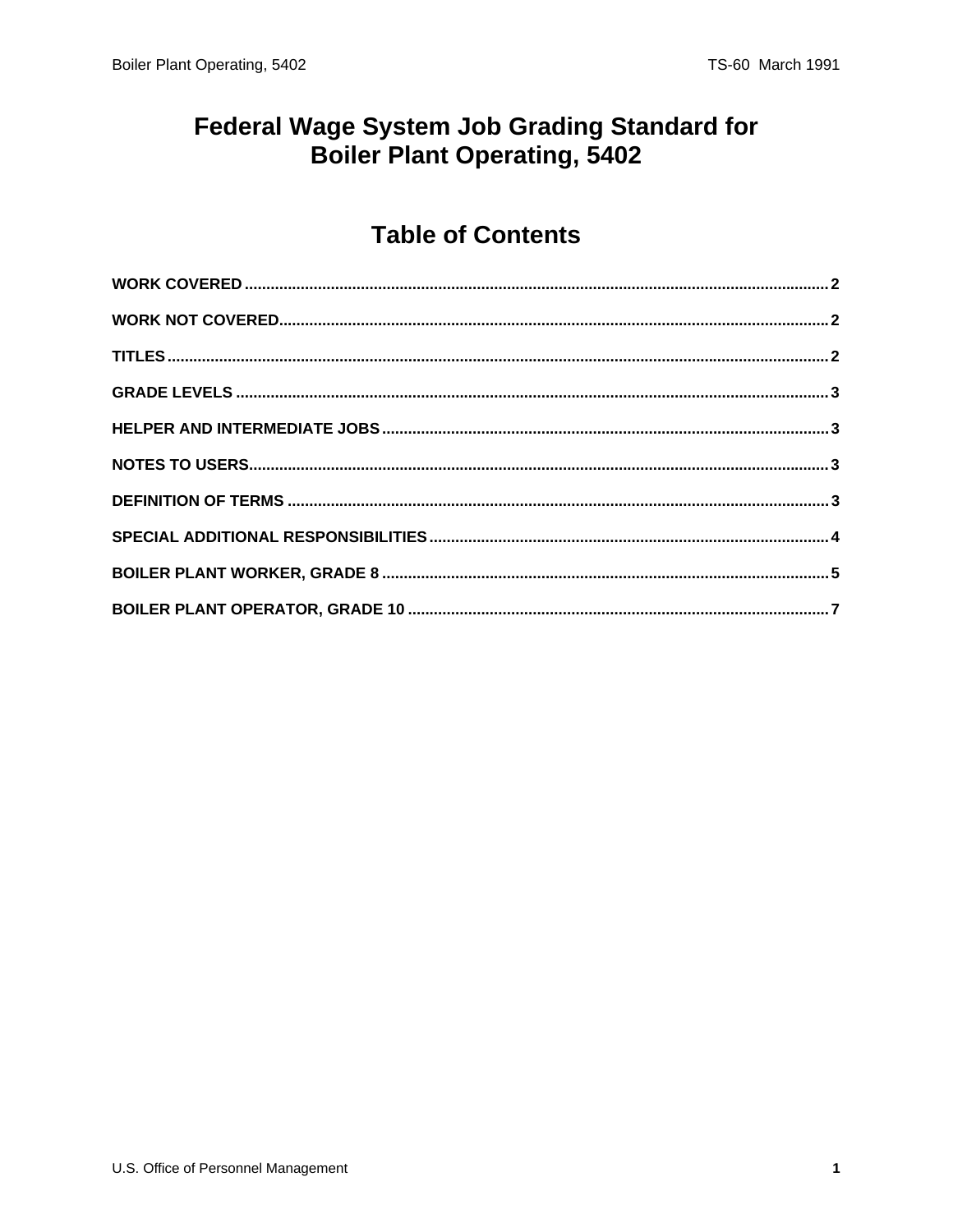### **WORK COVERED**

<span id="page-1-0"></span>This standard is for use in grading nonsupervisory jobs concerned primarily with the operation and operational maintenance of single and multiple fuel water or fire tube boilers and associated auxiliary and pollution control equipment. These boilers operate at various pressures and temperatures in automatic or manual modes to produce steam or high temperature hot water to provide heat for buildings, to operate industrial and institutional facilities and equipment, and to generate electricity.

### **WORK NOT COVERED**

This standard does not cover work that primarily involves:

- Operation of two or more utility systems such as a boiler plant, water treatment, or sewage disposal facilities when no single skill or knowledge of a single utility is predominant or grade controlling. (See [Job Grading Standard for Utility Systems Operating, 5406](http://www.opm.gov/fedclass/fws5406.pdf).)
- Control of the generation or distribution of electrical power. (See Job Grading Standard for [Electric Power Controlling, 5407.](http://www.opm.gov/fedclass/fws5407.pdf))
- Operation and repair of one or more utility systems such as heating, air conditioning, or sewage treatment facilities when the levels of work associated with utility repair and operation are at the same grade level. (See [Job Grading Standard for Utility Systems](http://www.opm.gov/fedclass/fws4742.pdf)  [Repairing-Operating, 4742.](http://www.opm.gov/fedclass/fws4742.pdf))
- Installation, maintenance, repair, and modification of steam or hot water boilers. (See Job [Grading Standard for Heating and Boiler Plant Equipment Mechanic, 5309](http://www.opm.gov/fedclass/fws5309.pdf).)

# **TITLES**

Jobs covered by this standard above grade 8 are titled *Boiler Plant Operator*.

Jobs covered by this standard at the grade 8 level and below (other than Helper and Intermediate Jobs) are titled *Boiler Plant Worker*.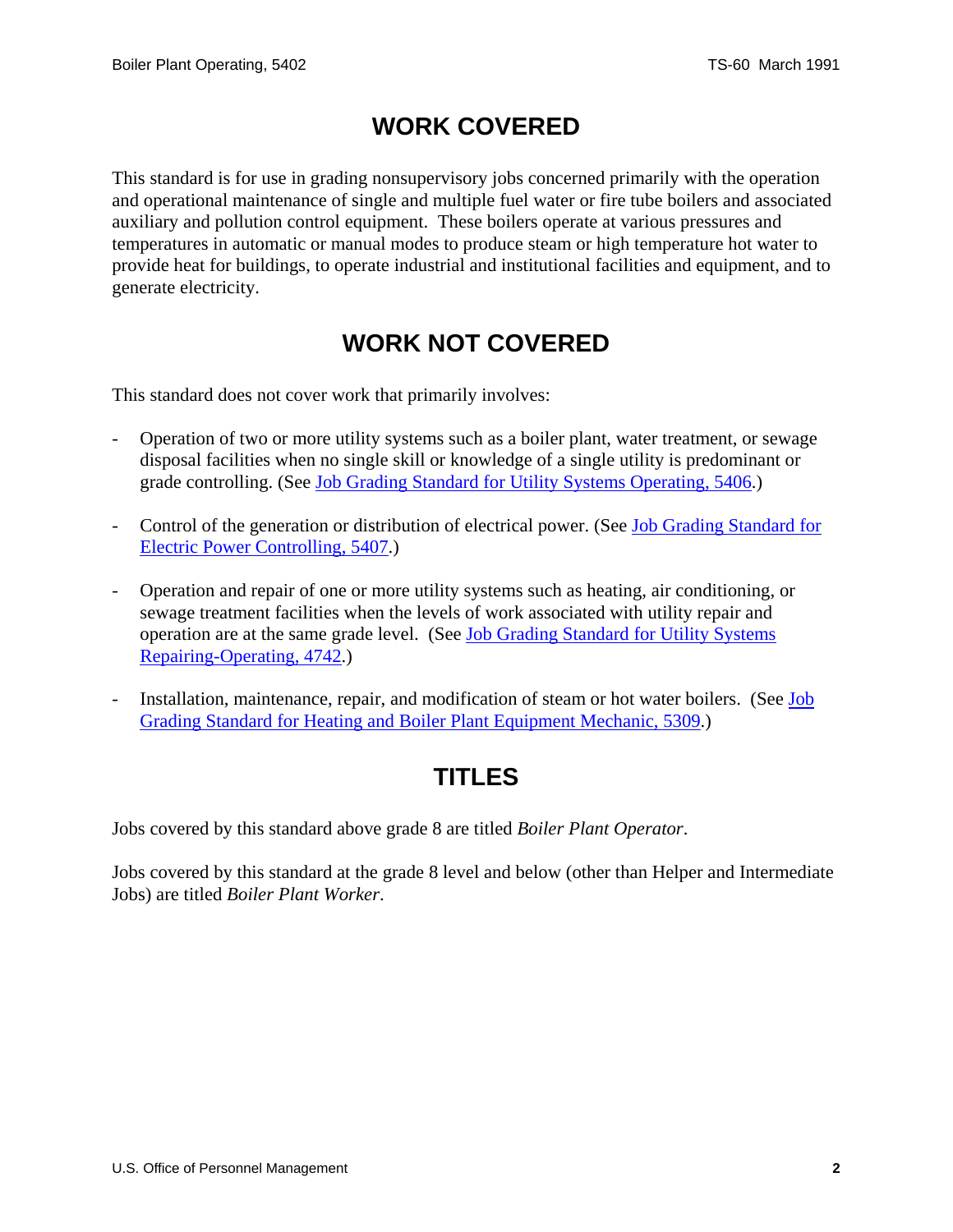# **GRADE LEVELS**

<span id="page-2-0"></span>This standard does not describe all possible levels at which jobs may be established. If jobs differ substantially from the skill, knowledge, or other work requirements of the grade levels described in this standard, they may warrant grading either above or below these grades based on the application of sound job grading methods.

#### **HELPER AND INTERMEDIATE JOBS**

Helper jobs are graded by the Office of Personnel Management [Job Grading Standard for Trades](http://www.opm.gov/fedclass/fwshelpr.pdf)  [Helper Jobs](http://www.opm.gov/fedclass/fwshelpr.pdf). The grade 8 level described in this standard does not apply to jobs that are part of a planned program of training and development of skills for advancement to a higher grade. Such trainee jobs are covered by the Office of Personnel Management [Job Grading Standard for](http://www.opm.gov/fedclass/fwsintm.pdf)  [Intermediate Jobs](http://www.opm.gov/fedclass/fwsintm.pdf). Work evaluated at grade 9 and above, as appropriate, is to be used as the Ajourney level@ in applying the Intermediate Job Grading Table.

### **NOTES TO USERS**

Ongoing technological advancements in the areas of electronic industrial controls and computerization of boiler facilities have had and will continue to have an impact on Federal facilities generating steam or high temperature hot water. As a consequence, work within this occupation, in certain work situations, may require familiarity or working knowledge of electronic controls and computerized control equipment.

When evaluating complexity of work within this occupation, classifiers and other users of the standard should not determine grade levels by evaluation of the complexity of the computerized control systems, the criticality of the function or mission being serviced, or the generating capability of the facility. Grade levels can only be determined through an accurate evaluation of actual work performed and the corresponding skills and knowledge necessary to accomplish the required work.

The grade 10 level described in this standard is based on specific types of boiler operations (i.e., fuels burned) and the corresponding levels of skill, knowledge, and responsibility necessary to operate boilers and associated pollution control equipment efficiently and control the formation of pollutants.

# **DEFINITION OF TERMS**

For the purpose of this standard, boilers are defined in accordance with criteria established by the American Society of Mechanical Engineers. The following definitions are operational parameters. They do not imply functional usage.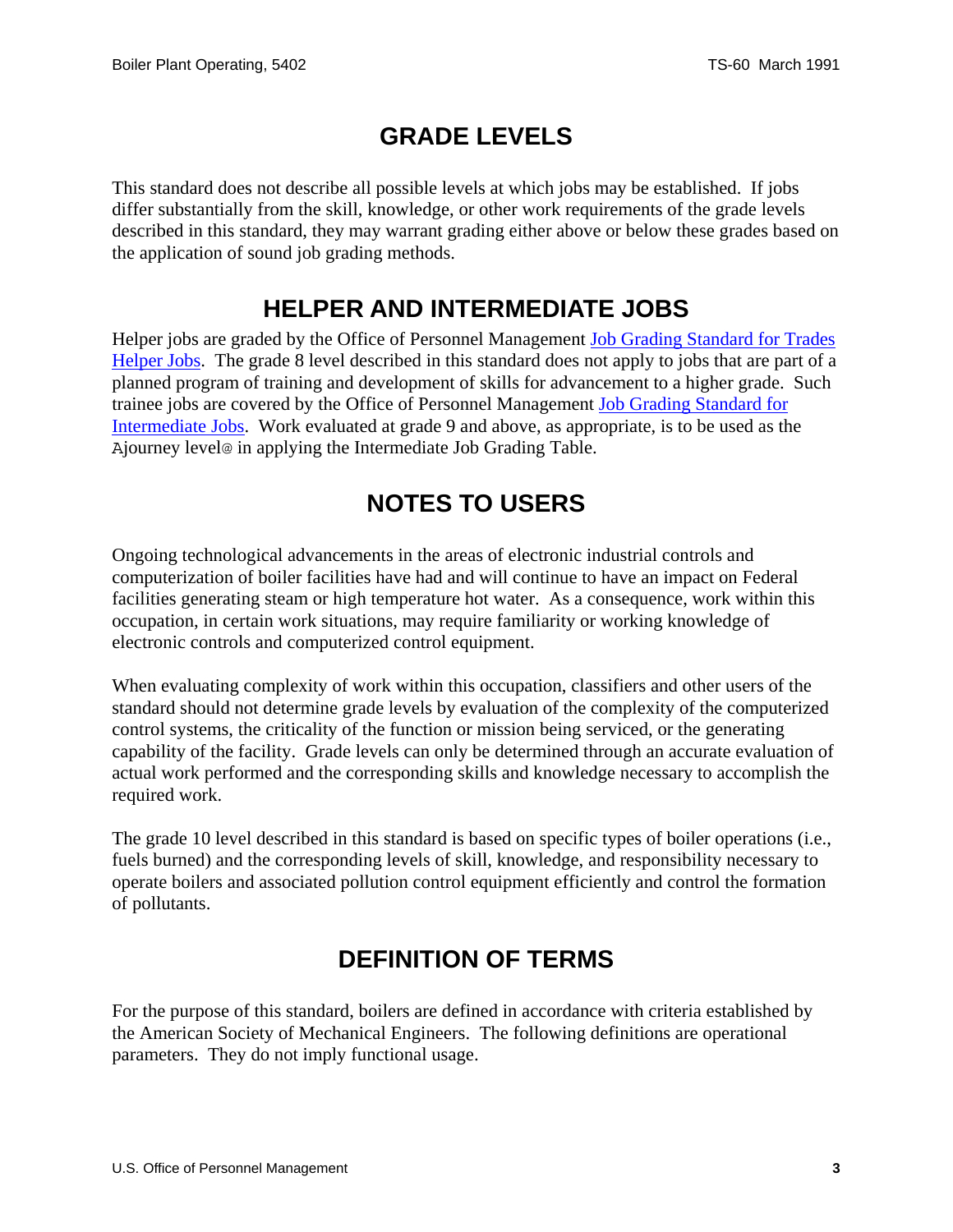<span id="page-3-0"></span>Heating Boiler. A boiler designed for operation at pressures not exceeding fifteen pounds per square inch (15 psi) for steam, or at pressures not exceeding one hundred sixty pounds per square inch (160 psi) and temperatures not exceeding two hundred fifty degrees Fahrenheit (250 degree F) for water.

Power Boiler. A boiler designed for operation in which steam or other vapors are generated at pressures exceeding fifteen pounds per square inch (15 psi), or a boiler used for heating water or liquid to a pressure exceeding one hundred sixty pounds per square inch (160 psi) and at temperatures exceeding two hundred fifty degrees Fahrenheit (250 degree F).

# **SPECIAL ADDITIONAL RESPONSIBILITIES**

This section provides guidance for determining the grade level of certain plant operating situations. The Boiler Plant Operator standard describes normal operation. However, employees in certain plant operations work under special circumstances. When positions are clearly working under the circumstances described below, one additional grade may be credited to plant operator positions at the full performance level, whether they work alone or with a small group of plant operating employees. Typically only one boiler plant operator on each shift would be credited with an additional grade for shift level responsibility. (See [Digest Vol. 13](http://www.opm.gov/classapp/digests/digest13.pdf) for additional guidance on crediting of shift responsibilities.)

Most boiler plants run on a 7-day, 3-shift plan. Operators may be assigned to a specific shift or alternate, working on all three shifts, including weekends. On second and third shifts and on weekends, one operator is typically designated as the "operator in charge" of the complete plant (i.e., the primary steam or hot water generating facility) including ancillary facilities, stand-alone, and satellite boilers which may be geographically dispersed. The "operator in charge" is responsible for following written instructions from a supervisor or the "operator in charge" on the previous shift. The "operator in charge" typically performs additional duties which are more responsible and require a slightly higher level of skill and knowledge than full performance level operators with a supervisor available to provide specific guidance and assistance.

The "operator in charge" must have a thorough knowledge of the entire steam or hot water system and user requirements in order to locate problems and initiate immediate corrective action to maintain adequate steam or hot water production. The operator, in the absence of written contingency procedures, has the responsibility to decide whether to shut down a boiler and, if so, whether equipment still in operation can handle the load or whether to fire up another boiler and attempt to bypass the trouble until corrective action has been completed. Typically, the "operator in charge" has responsibility to determine what work must be done and has the authority to approve overtime or to call in "off-duty" maintenance personnel. The operator is responsible for relaying instructions to the next shift operator, including problems encountered and action taken.

While these and other similar situations do not describe supervisory responsibilities, they represent situations which indicate that individuals designated as "operator in charge" have more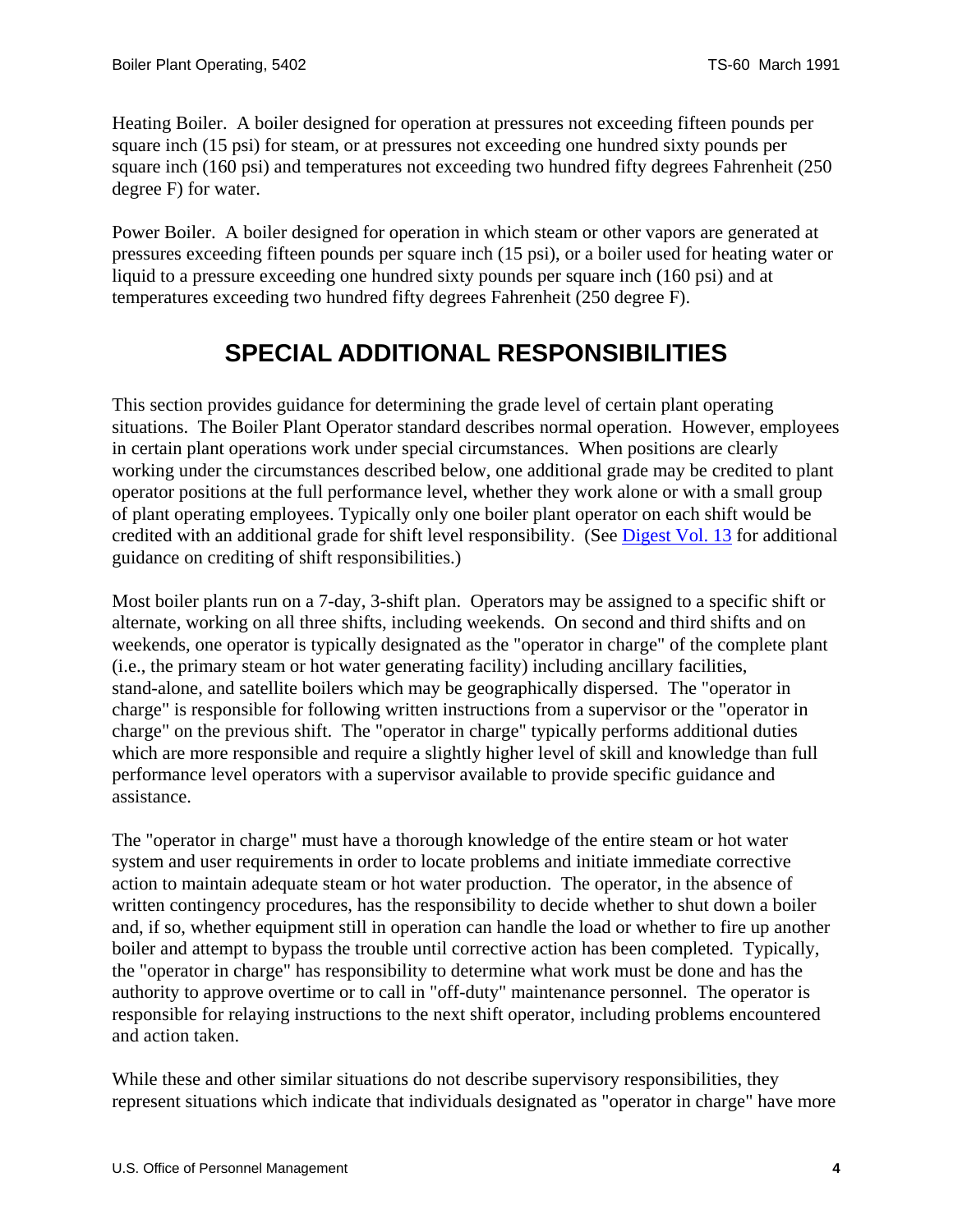<span id="page-4-0"></span>responsibility and a higher level of skill and knowledge than operators who have a supervisor available for technical advice and guidance.

An additional grade should be added only to plant operators at the full performance level who are assigned shift responsibility on a regular and recurring basis. Credit should not be given to plant operators who regularly work when a supervisor is present or at a nearby facility on the same shift. It is the intent of this provision that only one operator on each shift be credited with an additional grade for shift level responsibility.

# **BOILER PLANT WORKER, GRADE 8**

*General*: Grade 8 boiler plant workers assist in the operation and operational maintenance of gas, refuse derived fuel, wood, oil, and coal fired power boilers and auxiliary equipment with manual or automatic controls to produce saturated or superheated steam or high temperature hot water. Under the direction of a boiler plant operator, they light off, operate, secure, and maintain power boilers and associated auxiliary and pollution control equipment. They operate dampers, induced and forced draft fans, bottom and fly ash removal equipment, heat exchangers, fuel and air heaters, pumps, fuel pressure control valves, fuel strainers, relief valves, water softeners, and other similar equipment. They regulate fuel feed and water levels and maintain required steam pressure or temperatures. They check flame for correct color and shape and make adjustments for proper combustion. They check feed water regulators, flowmeters, flue gas temperature, various gauges, stack emissions, fuel feed or conveyor equipment, water level indicators, relief and fuel pressure control valves, and safety equipment to determine if boilers are operating within prescribed limits. They change burner tips as required due to different fuels or firing rates, operate soot blowers to clean fireside tube walls, and blow down water columns to verify that there are no false water level indications. They perform a variety of standard chemical tests on boiler and feed water. They also treat waste water prior to discharge.

They replenish chemical feed tanks and monitor feed water conditioning equipment to control or remove impurities and entrapped gases. Grade 8 workers make periodic checks of all equipment and visually and physically check meters, shafts, bearings, motors, belts, turbine and electric pumps, etc., to assure proper operations. They perform routine preventive maintenance and minor operational repairs such as greasing and oiling moving parts of machinery, adjusting packing glands, repacking valves, and cleaning burner tips, nozzles, air filters, grates, and oil strainers, and replacing gauge glasses and other similar types of equipment. They also clean and paint equipment, pipes, etc., as necessary. Workers at this level assist boiler plant operators in more difficult repairs and maintenance. During shut down periods they assist in equipment overhaul and preparation of boilers for inspection.

In addition to the above, some boiler plant workers tend several gas, coal, or oil fired heating or power boilers with automatic controls at several different locations. They independently start, adjust, maintain, and periodically monitor water level, fuel feed, pressure, and other gauges to assure efficient operation. Boilers operated under these conditions are designed to operate without constant attention. (Note - Work which primarily involves tending boilers as described above should be evaluated at a lower grade level.)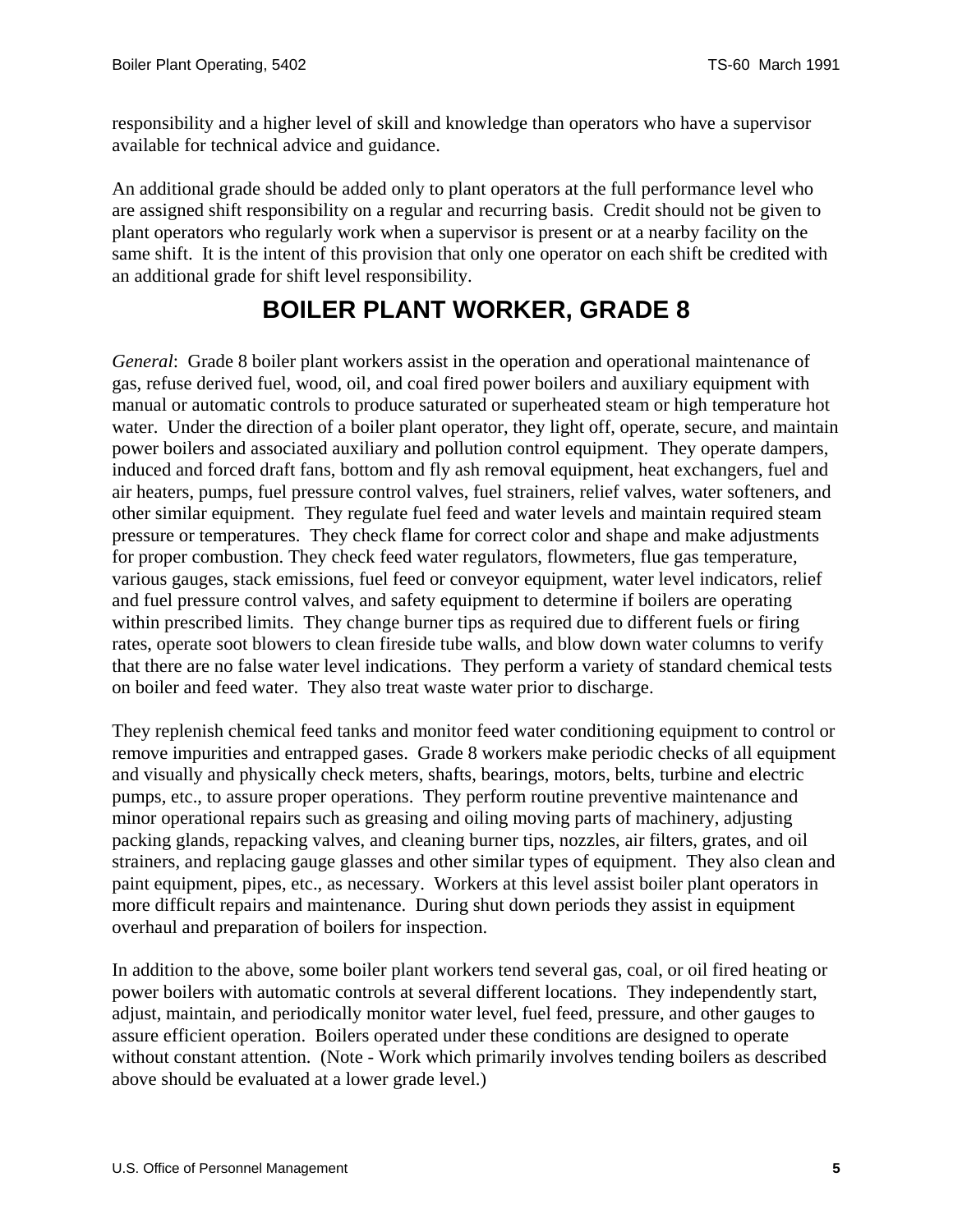*Skill and Knowledge*: Grade 8 boiler plant workers require a working knowledge of the structure and operating characteristics of boilers and associated auxiliary equipment. They know the location and function of numerous pumps, valves, regulators, gauges, recording instruments, controls, power operated dampers, conveyors, and other equipment associated with clean, safe, and efficient boiler operation. They have knowledge of fuel handling and distribution equipment and systems, fuel firing mechanisms, feedwater treatment systems, electrostatic precipitators, flue gas scrubbers, and lime slurry systems. They have a basic knowledge of the chemical and physical characteristics of fuels and principles of combustion, steam generation, and heat transfer. They have a working knowledge of the relationship between fuel quality and efficient combustion characteristics. They have a working knowledge of water tending, analysis, and basic chemical treatments. They have a general understanding of the individual and combined effects of chemical additives.

They are knowledgeable of basic operations necessary in start-up, shutdown, and restart procedures and in casualty control. They have skill in adjusting various conditions such as air temperature, draft, and other furnace conditions. They have skill in interpretation of meter and gauge readings. They are able to recognize malfunctioning equipment and systems and potentially dangerous operating conditions. They have skill in the use of handtools, electric and pneumatic power tools, and specialized tools of the trade. They have skill in applying preventive maintenance procedures and performing limited operational repairs such as cleaning equipment, greasing and oiling moving parts of machinery, repainting equipment, tightening packing bonnets and glands on valves and pumps, repacking valves, replacing pumps, and assisting higher grade workers in more difficult repairs and replacements.

*Responsibility*: Grade 8 boiler plant workers receive work assignments from a supervisor or a higher grade worker in the form of written or oral instructions. The instructions outline the work to be performed and the methods and materials to be used. Workers at this level are responsible for observing meters and gauges to insure proper combustion and prescribed temperatures, pressures, and emissions and for performing routine operator maintenance of equipment. They are responsible for understanding and responding to a variety of conditions indicated by meters and gauges. Workers are alert and recognize dangerous conditions in boilers, controls, valves, piping and other equipment inherent to boiler operations to prevent equipment damage or explosion. They are responsible for performing work in accordance with local, state, and Federal pollution control requirements. Problems are reported to a higher grade worker or supervisor. Work at this level is checked through observation of work methods and procedures. A higher grade worker or supervisor is available for advice and assistance on any work problem encountered and checks to see that assignments are completed according to instructions and established practices.

*Physical Effort*: Grade 8 boiler plant workers frequently work in confined areas in and around boilers and support equipment (i.e., auxiliary and pollution control equipment). The work requires moderate to strenuous effort and long periods of walking, standing, climbing, bending, and crouching. Workers frequently lift and carry boiler parts and chemical supplies weighing up to 18 kilograms (40 pounds) unassisted and occasionally items weighing over 18 kilograms (40 pounds) with assistance of other workers or weight handling equipment.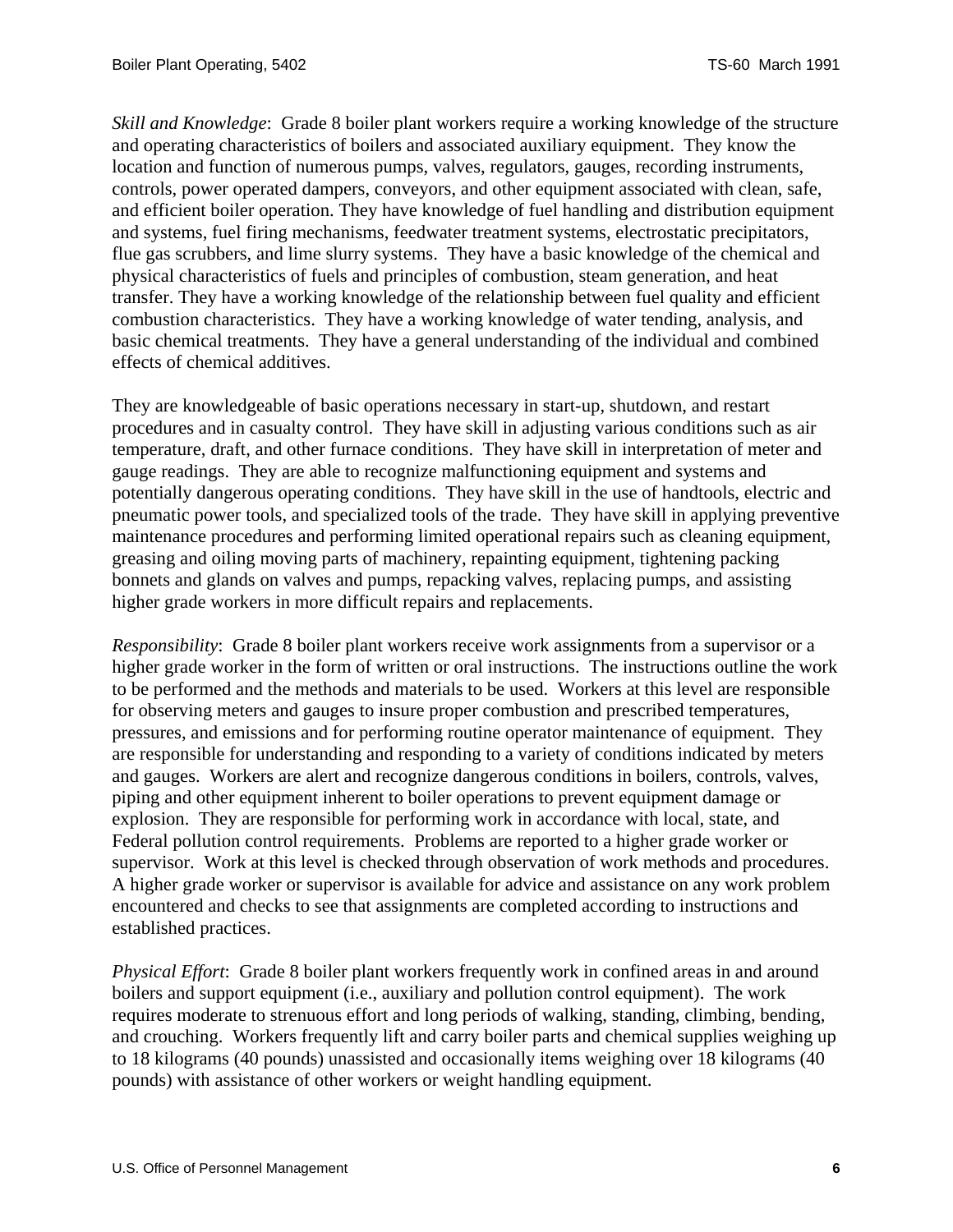<span id="page-6-0"></span>*Working Conditions*: Grade 8 boiler plant workers work indoors and occasionally work outside for short periods where they are subject to prevailing weather conditions. Workers are subject to high temperatures, constant noise, rotating machinery, soot, dirt, grease, chemicals, oil, and fumes in the work area. Boiler plant workers at this level are subject to cuts and abrasions from the use of tools and equipment and burns from acids, caustics, hot water, steam, and contact with piping and boilers. In addition, they work on catwalks and ladders.

### **BOILER PLANT OPERATOR, GRADE 10**

*General*: In comparison with grade 8 workers who assist in the operation of boilers and auxiliary equipment, grade 10 boiler plant operators start, operate, adjust, stop, maintain, and perform various operational repairs on single or multiple fuel power boilers and associated auxiliary and pollution control equipment. Boilers operated at this level are fired by coal, oil, refuse derived fuel (RDF), wood, or a combination of these fuels to produce steam or high temperature hot water required to meet changing load demands. Boilers operated at this level require constant attention to maintain efficiency and control the formation of pollutants. Grade 10 operators maintain efficient combustion levels and ensure compliance with air pollution laws or regulations. Through the use of manual, automatic, or microprocessor controls or control systems, boiler plant operators monitor, adjust, and control all phases of boiler plant operations.

They use electronic, hydraulic, and pneumatic controls, and zone charts in conjunction with meters, gauges, and computer generated data to determine adjustments or corrections necessary for proper boiler operations or changing load requirements. They operate, adjust, and maintain auxiliary and pollution control equipment such as electrical or steam driven pumps, forced and induced draft fans, air compressors, deaerating equipment, feed water heaters, coal pulverizers, automatic stokers, economizers, fuel heaters and delivery equipment, demineralizing systems, electrostatic precipitators, and lime slurry systems. They adjust fuel feeds and the volume and velocity of draft and other fire box variables to achieve maximum combustion efficiency with changing load demands or variations in fuel quality. They regularly observe and note readings on gauges, meters, detectors, recorders, boiler water level indicators, and computer generated and analog displays to detect danger signals in operations.

They analyze or direct lower grade workers to test feedwater, boiler water, and condensate using standard chemical tests. They determine the treatment and chemicals to be used to control chemical concentrations, remove impurities and entrapped gases, or stabilize fluctuating water conditions in the boiler. In some work situations, due to operating pressures or user requirements, they are required to maintain precise control over the quality or purity of steam produced. They check the operation of safety equipment such as flame extinction, automatic reignition, low water cut-outs, high pressure cut-outs, and purge type combustion safeties. They perform operational maintenance (e.g., lubricate equipment and power clean water tubes) and repairs of limited to moderate complexity (e.g., replace or repair valves, gauges, and pumps) on mechanical parts and systems and may be required to perform limited or basic electrical repairs. They may operate emergency electrical generators to meet plant electrical requirements when the main electrical source is unable to provide the necessary power. In some facilities with cogeneration capabilities, they may work in conjunction with electric power controllers in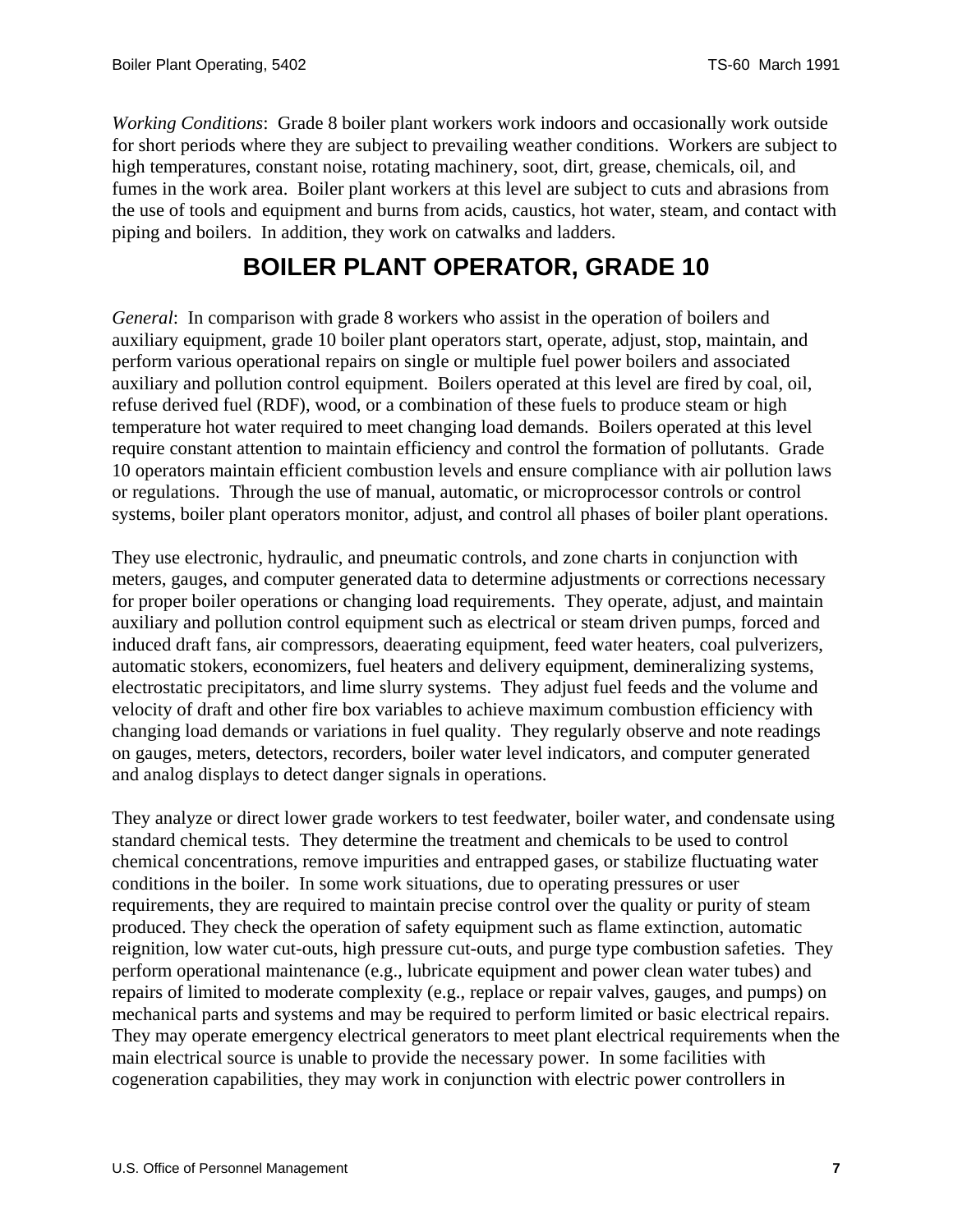starting and stopping steam generating units and auxiliary electrical equipment in accordance with electrical load requirements.

*Skill and Knowledge*: Grade 10 boiler plant operators apply a comprehensive knowledge of all operational phases of power boiler plant operations (e.g., water treatment, fuel systems, steam generation, and pollution control) and their interrelationships for efficient and economical generation of steam or high temperature hot water (HTHW). They apply knowledge of the principles and theories pertaining to combustion, heat transfer, and steam or HTHW generation in the operation of power boiler plants. In addition, they apply a thorough knowledge of the structural and operating characteristics of single and multiple fuel power boilers and associated auxiliary and pollution control equipment or systems (e.g., computerized or microprocessor control systems, fuel handling and distribution equipment and systems, fuel firing mechanisms, feedwater and boiler water treatment systems, steam and electrical pumps, pressurization systems, compressors, electrostatic precipitators, and flue-gas desulfurization systems) to properly operate, adjust, troubleshoot, and maintain the equipment and systems. They apply a thorough knowledge of water treatment procedures and water analysis, using standard chemical tests. They have a thorough knowledge of water treatment equipment and systems (e.g., cation/anion exchange units for demineralization of feedwater). They have a thorough knowledge of chemical and physical aspects of sulfur-containing fuels (e.g., oil, coal, and lignite), the chemical reactions involved in combustion, and the relationship between fuel quality and combustion efficiency. They have a practical knowledge of environmental law and a thorough knowledge of procedures or adjustments during combustion to control pollutants in flue emissions (e.g., control combustion time, stack temperature, and excess air flow). They have a thorough knowledge of the steam or HTHW distribution systems, user requirements, casualty control procedures, and how to bypass a section of the stem to maintain service. They are knowledgeable of maintenance requirements (e.g., cleaning fuel guns, lubricating equipment, and power cleaning water tubes) and procedures necessary to perform operational repairs of limited to moderate complexity (e.g., repair or replace valves, gauges, water pipes, and refractory linings). In some work situations, operators at this level may have basic knowledge of electricity to test and replace wires, switches, and other basic electrical components.

Boiler plant operators at this level have skill in procedures and adjustments necessary to start, operate, and maintain a power boiler facility (i.e., power boilers and auxiliary and pollution control equipment) to meet load demands and maintain efficient levels of combustion and compliance with pollution laws. They have skill in operating power boilers from cold starts through normal operation and hot or emergency shut downs. They can stabilize boilers in a closed system when one boiler starts to go down while maintaining safe levels and efficient combustion. They have skill in the operation and adjustment of associated auxiliary and pollution control equipment. They have skill in reading and analyzing information from gauges, meters, recorders, analog displays, and computer generated data to determine the operational status of the facility and necessary adjustments. They can make individual and sequential adjustments to a variety of controls and equipment to achieve and maintain maximum efficiency of equipment and systems being operated. They are skilled in specialized combustion techniques and adjustments to firebox variables such as fuel flow or feed, fuel/air ratio, temperature, combustion time, and over air or under air feeds to control chemical pollution in flue gas emissions and maintain combustion efficiency. They apply skill in setting and adjusting flame